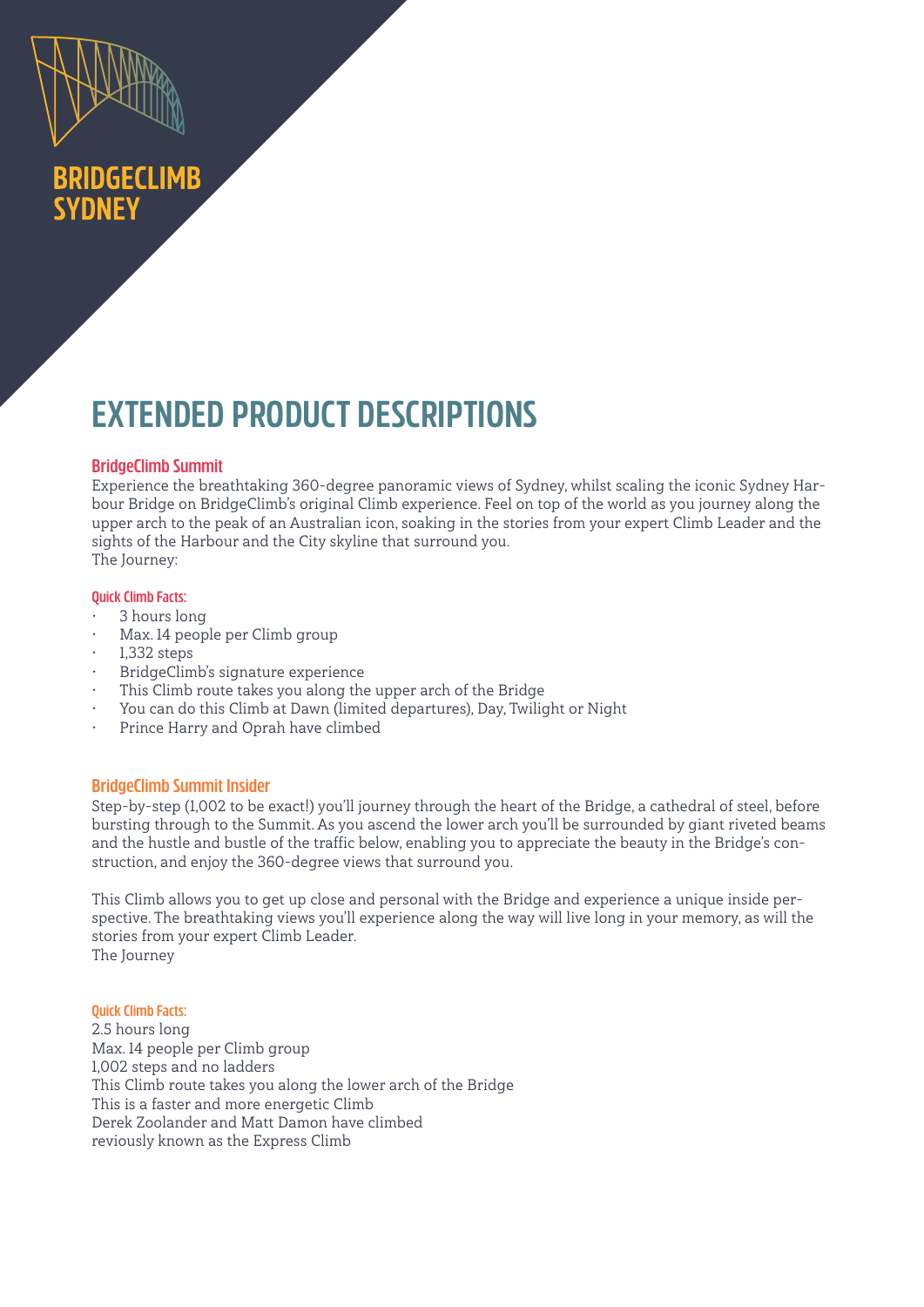#### **BridgeClimb Burrawa**

An Indigenous storytelling experience

BridgeClimb invites Climbers to uncover stories that span thousands of years to the present day. Become immersed in Sydney's Aboriginal history, and 360-degree views, as our Indigenous Storyteller takes you on a journey both back in time, and to the top of the iconic Harbour Bridge.

This unique Climb experience offers an unrivalled view of the Indigenous landmarks around Sydney Harbour including Bennelong and Barangaroo, while hearing the stories of Australia's First Nations people. Climbers will be encouraged to experience the iconic Sydney Harbour Bridge and its view from an Aboriginal perspective; looking down on the shores where Patyegarang taught William Dawes the language of Sydney; and learning the origins of the familiar place names that circle the water's edge, Bennelong Point and Barangaroo.

#### **Quick Climb Facts:**

- 3 hours long
- Max. 14 people per Climb group
- 1,332 steps
- Summit Climb route
- Indigenous history commentary and music
- Includes a \$10 donation to our charity partner Tribal Warrior
- Runs the last Saturday of each month with Climb times departing twice a day at 9-10am and 2-3pm.

#### **BridgeClimb Ultimate**

Going where no Climb has gone before, BridgeClimb Ultimate is the most adventurous Climb experience in BridgeClimb's history. The first of its kind allowing Climbers to conquer the entire breadth of the legendary "Coat hanger" from South to North, and back again, whilst witnessing the best views of Sydney from all angles.

The Ultimate Climb promises an unbeatable adventure and a sense of achievement for first-time Climbers and seasoned BridgeClimbers alike. Climbers will not only explore the most challenging climbing route coupled with a wealth of knowledge on Sydney's history from BridgeClimb's expert Climb Leaders, but also earn official bragging rights of conquering the full scale of the globally famous icon!

#### **Quick Climb Facts:**

- 3.5 hours long
- Max. 14 people per Climb group
- 1,621 steps
- This Climb route takes you along both the upper and lower arches on a journey to the North-side of the Bridge
- Reaches the Summit…twice
- The most adventurous Climb yet
- Includes bragging rights of conquering the entire Bridge!